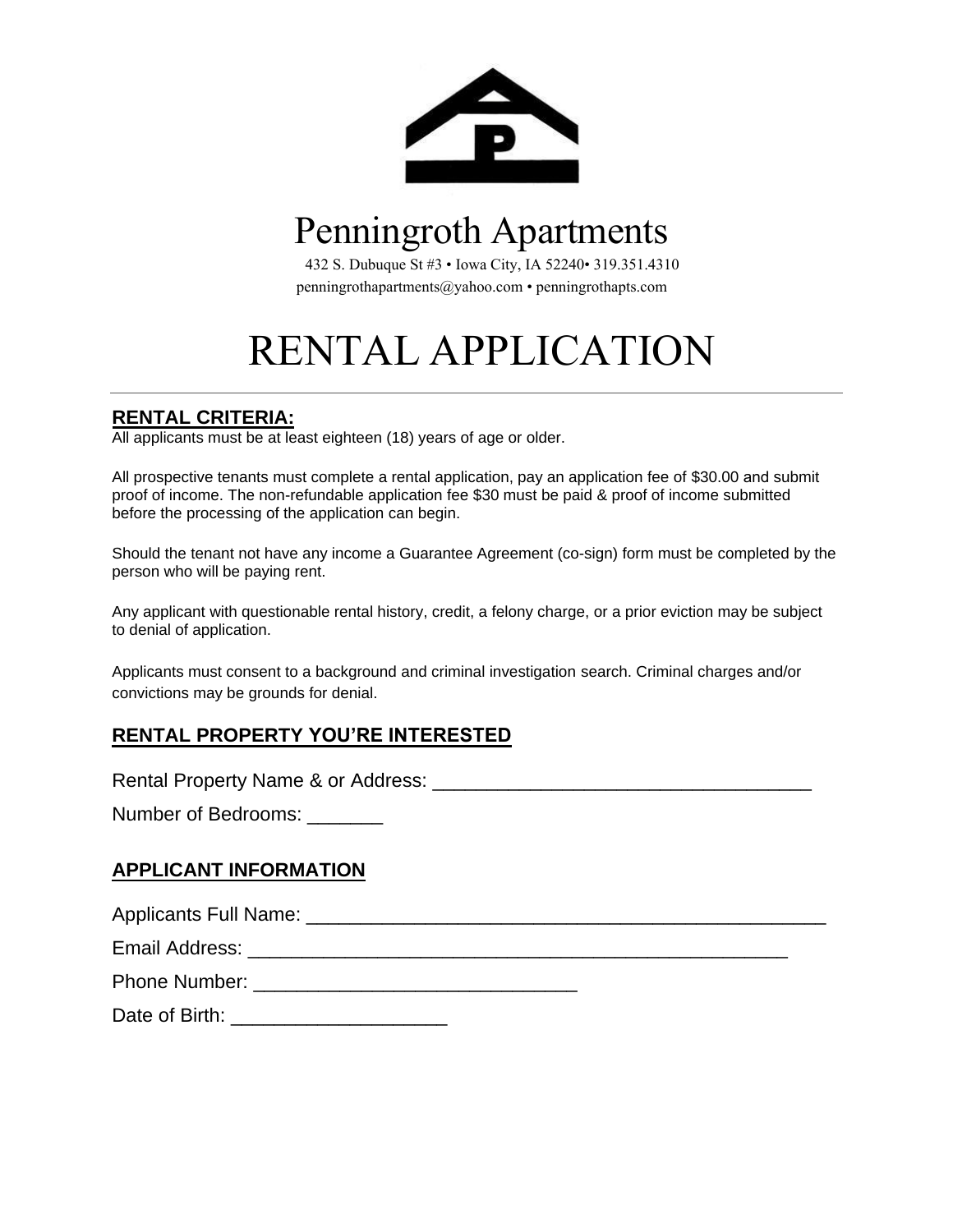| <b>Social Security Number:</b> |
|--------------------------------|
|--------------------------------|

Current address & rental amount:

Current Landlord Name & Phone #:\_\_\_\_\_\_\_\_\_\_\_\_\_\_\_\_\_\_\_\_\_\_\_\_\_\_\_\_\_\_\_\_\_\_\_\_

## **APPLICANT EMPLOYMENT**

| Current Employer Address: Current Employer Address: |
|-----------------------------------------------------|
|                                                     |
|                                                     |
|                                                     |
|                                                     |

#### **VEHICLE INFORMATION**

| Vehicle year, make, & model: |  |
|------------------------------|--|
| License plate # & State:     |  |

#### **PERSONAL HISTORY**

| Have you ever been evicted?<br>If yes, when and why?                                                                                  | Yes $\odot$ No $\odot$ |  |
|---------------------------------------------------------------------------------------------------------------------------------------|------------------------|--|
| Have you ever been convicted of a crime? $Y_{\text{es}}(\bullet)$ No $\textcircled{\small{\textsf{N}}}$<br>If yes, when and describe: |                        |  |

#### **EMERGENCY CONTACT**

Full Name: \_\_\_\_\_\_\_\_\_\_\_\_\_\_\_\_\_\_\_\_\_\_\_\_\_\_\_\_\_\_\_\_\_\_\_\_\_\_\_\_

Relationship: \_\_\_\_\_\_\_\_\_\_\_\_\_\_\_\_\_\_\_\_\_\_\_

Phone Number: \_\_\_\_\_\_\_\_\_\_\_\_\_\_\_\_\_\_\_\_\_

Address: \_\_\_\_\_\_\_\_\_\_\_\_\_\_\_\_\_\_\_\_\_\_\_\_\_\_\_\_\_\_\_\_\_\_\_\_\_\_\_\_\_\_\_\_